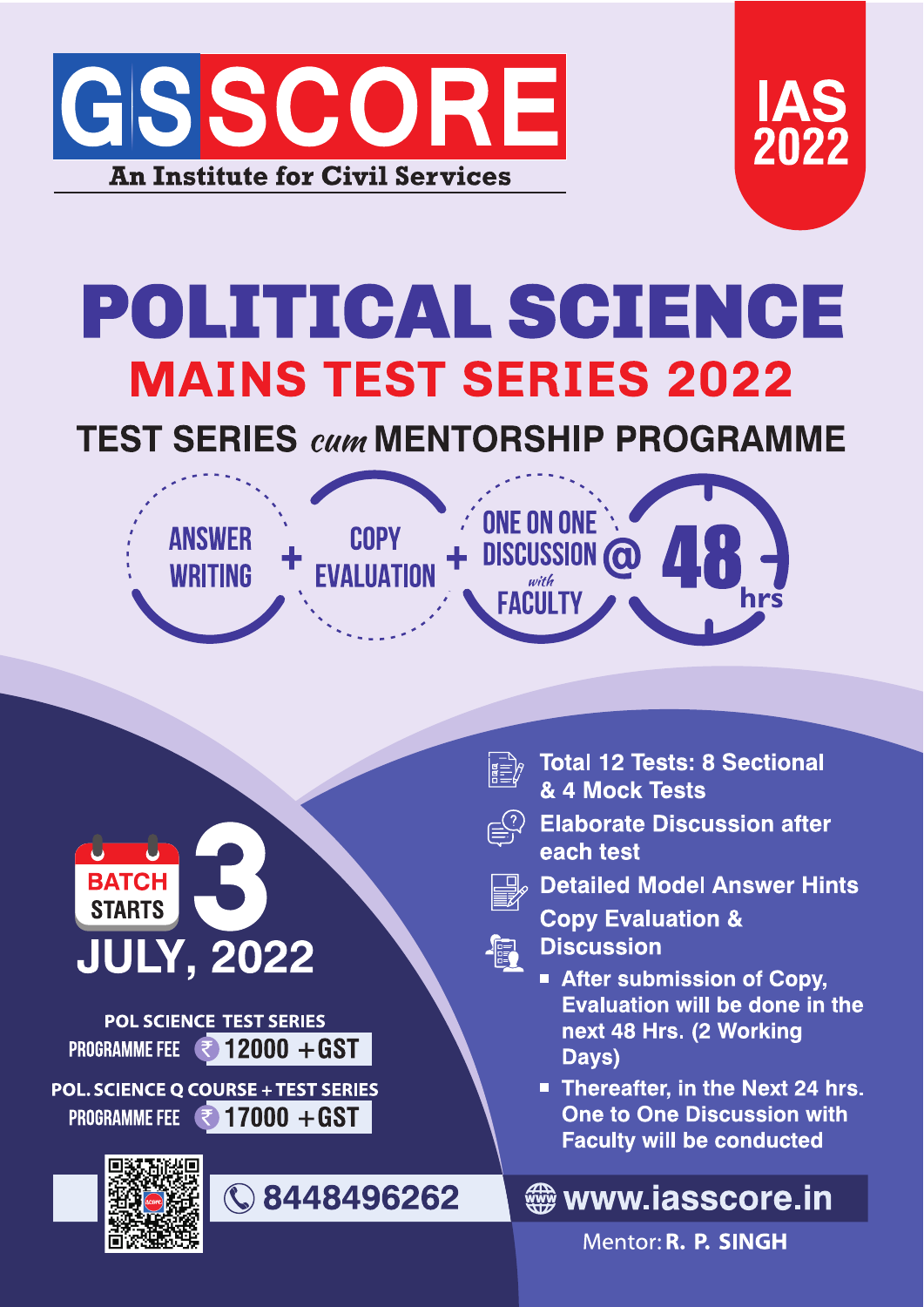**2**

### **GISSCORE**

## **TEST SCHEDULE**

| <b>TEST NAME &amp; DATE</b>           | <b>TEST TOPICS</b>                                                                                                                                                                                                                                                                                                                                                                                                                                                                                                                                                                                                                                   |
|---------------------------------------|------------------------------------------------------------------------------------------------------------------------------------------------------------------------------------------------------------------------------------------------------------------------------------------------------------------------------------------------------------------------------------------------------------------------------------------------------------------------------------------------------------------------------------------------------------------------------------------------------------------------------------------------------|
| <b>TEST-1</b><br>03 JULY, 2022        | <b>. Western Political Thought : Plato , Aristotle,</b><br>Machiavelli, Hobbes, Locke, John, S. Mill, Marx,<br>Gramsci, Hannah Arendt<br>• Political Ideologies: Liberalism, Socialism,<br>Marxism, Fascism, Gandhism and Feminism                                                                                                                                                                                                                                                                                                                                                                                                                   |
| <b>TEST-2</b><br><b>10 JULY, 2022</b> | • Political theory meaning and approaches<br>• Theories of the state: Liberal, Neoliberal, Marxist,<br><b>Pluralist, Post-colonial and feminist</b><br>• Justice: Conceptions of justice with special<br>reference to Rawl's theory of justice and its<br>communitarian critiques.<br>• Equality: Social, political and economic relationship<br>between equality and freedom; Affirmative action<br><b>Rights:</b> Meaning and theories; different kinds of<br>$\odot$<br>rights; concept of Human Rights.<br>• Democracy: Classical and contemporary theories;<br>different models of democracy' representative,<br>participatory and deliberative |
| <b>TEST-3</b><br><b>17 JULY, 2022</b> | • <b>Concept of Power:</b> Hegemony, Ideology<br>and<br>Legitimacy<br><b>Indian</b><br><b>Political</b><br>Thought:<br>Dharamshastra,<br>$\odot$<br>Arthashastra and Buddhist traditions; Sir Syed<br>Ahmed Khan, Sri Aurobindo, M.K. Gandhi, B.R.<br>Ambedkar, M.N. Roy.                                                                                                                                                                                                                                                                                                                                                                            |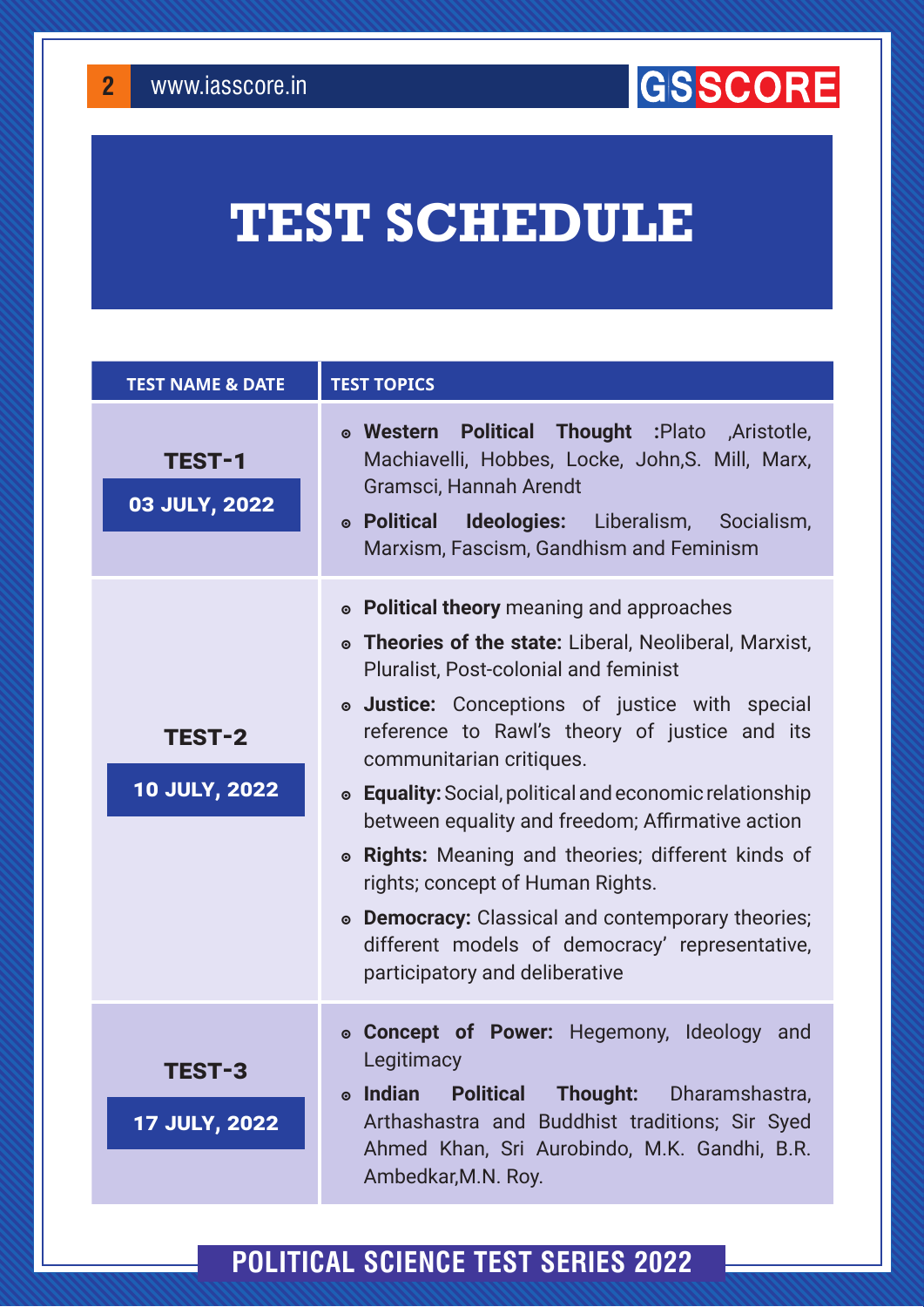## IAS2022 www.iasscore.in **<sup>3</sup>**

|                                       | • Indian Nationalism:<br>> Political Strategies of India's Freedom struggle:<br>constitutionalism to mass Satyagraha, Non-<br>cooperation, Civil Disobedience; millitant and<br>revolutionary movements, Peasant and workers'<br>movements.<br>> Perspectives on Indian National Movement:<br>Liberal, Socialist and Marxist; Radical humanist<br>and Dalit<br>• Making of the Indian Constitution: Legacies<br>of the British rule; different social and political<br>perspectives.<br>• Salient Features of the Indian Constitution: The<br>Preamble, Fundamental Rights and Duties, Directive<br>Principles; Parliamentary System and Amendment<br>Procedures; Judicial Review and Basic Structure<br>doctrine<br>> Principal Organs of the Union Government:<br>EQnvisaged role and actual working of the<br>Executive, Legislature and Supreme Court<br>> Principal Organs of the State Government:<br>Envisaged role and actual working of the<br><b>Executive, Legislature and High Courts</b> |
|---------------------------------------|-------------------------------------------------------------------------------------------------------------------------------------------------------------------------------------------------------------------------------------------------------------------------------------------------------------------------------------------------------------------------------------------------------------------------------------------------------------------------------------------------------------------------------------------------------------------------------------------------------------------------------------------------------------------------------------------------------------------------------------------------------------------------------------------------------------------------------------------------------------------------------------------------------------------------------------------------------------------------------------------------------|
| <b>TEST-4</b><br><b>24 JULY, 2022</b> | • Grassroots Democracy: Panchayati Raj and<br>Municipal Government; significance of 73rd and<br>74th Amendments; Grassroot movements<br>• Federalism: Constitutional provisions; changing<br>nature of centre-state relations; integrationist<br>tendencies and regional aspirations; inter-state<br>disputes.<br>• Planning and Economic Development: Nehruvian<br>and Gandhian perspectives; role of planning and<br>public sector; Green Revolution, land reforms and<br>agrarian relations; liberalilzation and economic<br>reforms.<br><b>. Caste, Religion and Ethnicity in Indian Politics</b>                                                                                                                                                                                                                                                                                                                                                                                                 |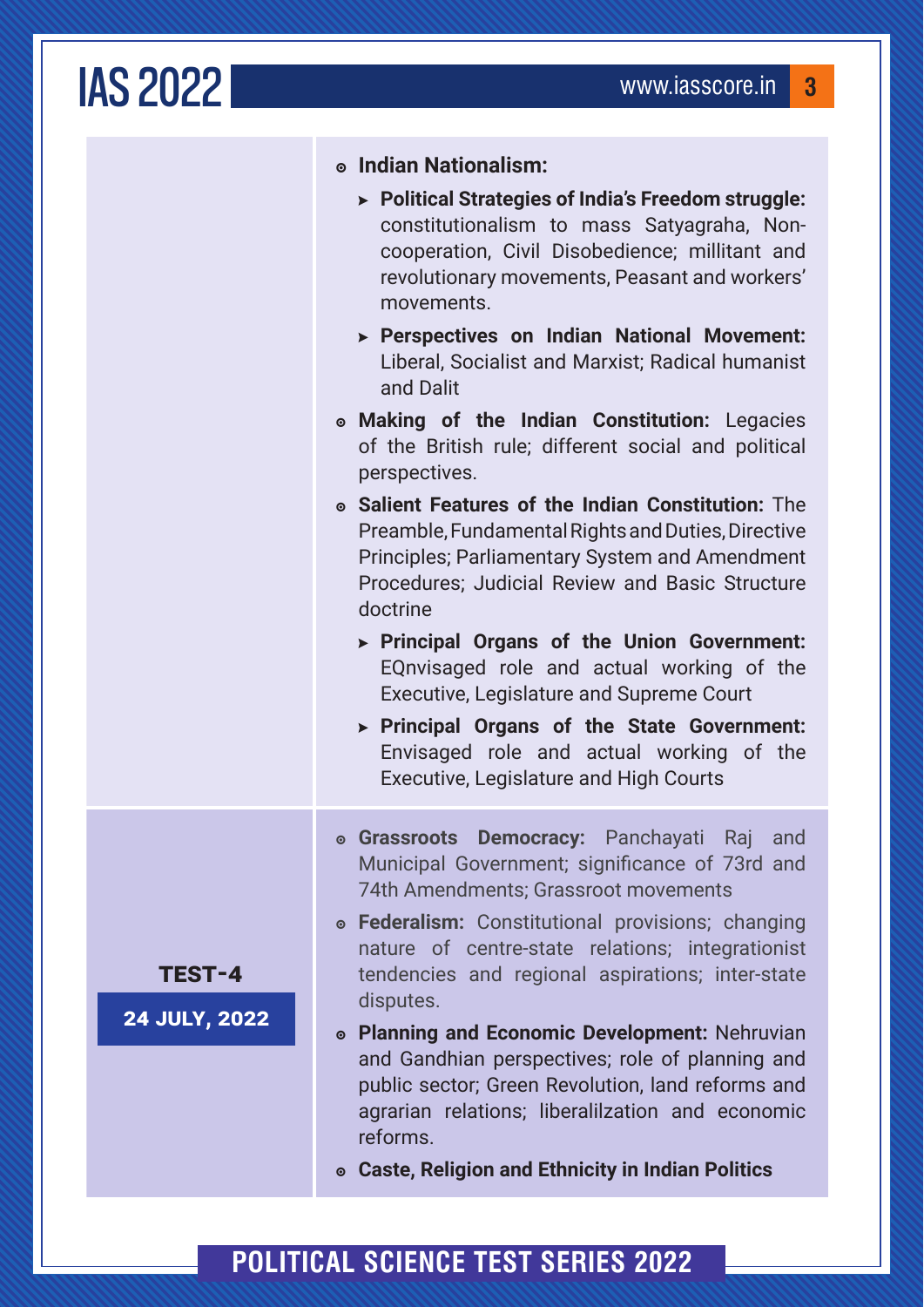### **GISSCORE**

|                                | • Party System: National and regional political<br>parties, ideological and social bases of parties;<br>patterns of coalition politics; Pressure groups,<br>trends in electoral behaviour; changing socio-<br>economic profile of Legislators.<br>• Social Movements: Civil liberties and human<br>rights movements; women's<br>movements;<br>environmentalist movements                                                                                                                                                                                                                                                                                                                                                                                                            |
|--------------------------------|-------------------------------------------------------------------------------------------------------------------------------------------------------------------------------------------------------------------------------------------------------------------------------------------------------------------------------------------------------------------------------------------------------------------------------------------------------------------------------------------------------------------------------------------------------------------------------------------------------------------------------------------------------------------------------------------------------------------------------------------------------------------------------------|
| <b>TEST-5</b><br>31 JULY, 2022 | • Approaches to the Study of International Relations:<br>Idealist, Realist, Marxist, Functionalist and Systems<br>theory.<br>• Key concepts in International Relations: National<br>interest, Security and power; Balance of power<br>and deterrence; Transnational actors<br>and<br>collective security; World capitalist economy and<br>globalisation.<br>• Contemporary Global Concerns: Democracy,<br>rights, environment, gender justice,<br>human<br>terrorism, nuclear proliferation.                                                                                                                                                                                                                                                                                        |
| TEST-6<br>07 AUGUST, 2022      | ◎ Changing International Political Order<br>Rise of super powers; strategic and ideological<br>Bipolarity, arms race and Cold War; nuclear<br>threat;<br>$\triangleright$ Non-al<br>igned<br>Aims<br>movement:<br>and<br>achievements;<br>> Collapse of the Soviet Union; Unipolarity and<br>American hegemony; relevance of non-alignment<br>in the contemporary world<br><b>Politics:</b><br>◎ Comparative<br><b>Nature</b><br>major<br>and<br>approaches; political economy<br>political<br>and<br>sociology perspectives; limitations<br>the<br><sub>of</sub><br>comparative method.<br>• State in comparative perspective: Characteristics<br>and changing nature of the State in capitalist and<br>socialist economies, and, advanced industrial and<br>developing societies. |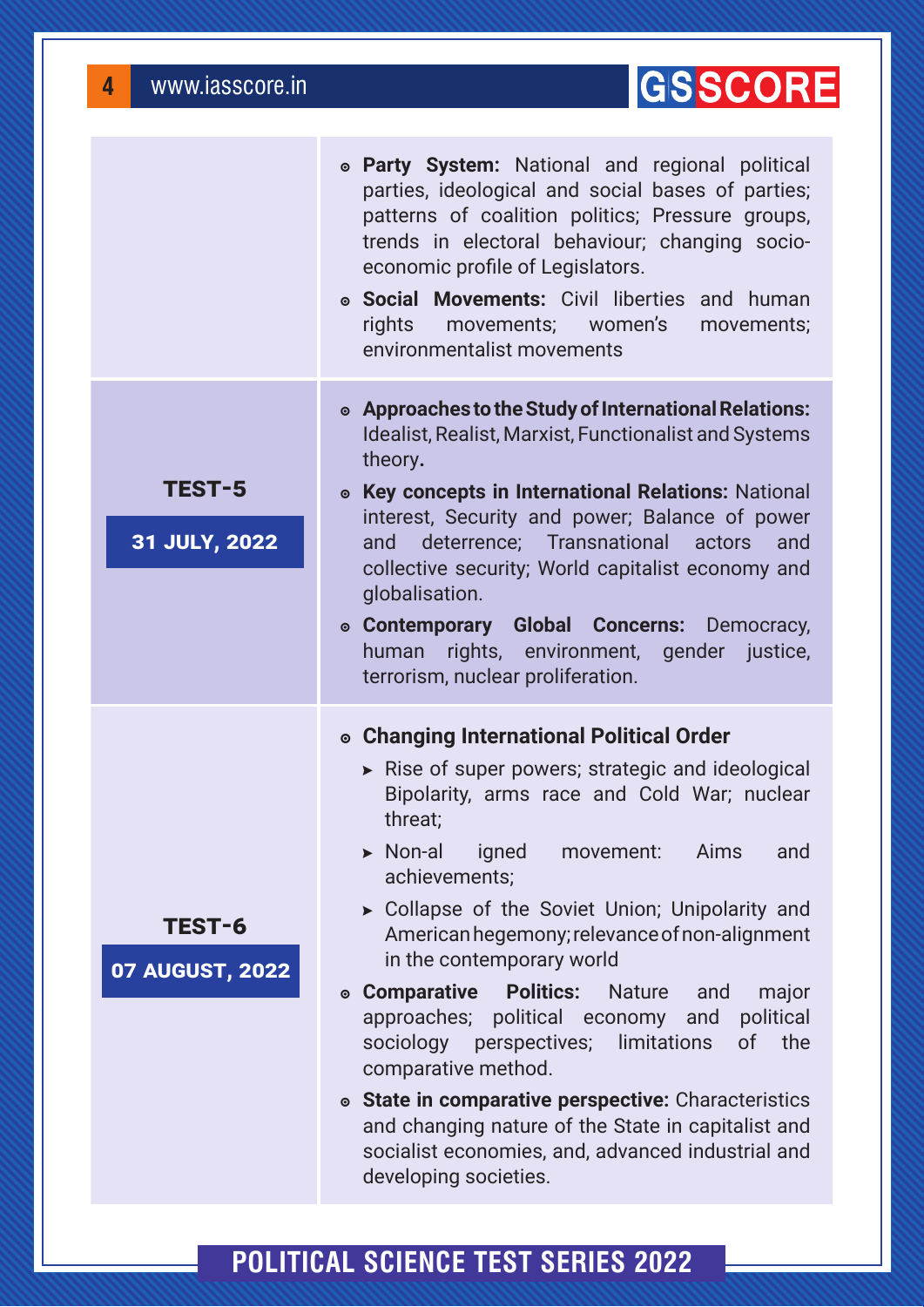#### **IAS 2022** www.iasscore.in 5 **Politics of Representation and Participation:**  Political parties, pressure groups and social movements in advanced industrial and developing societies. **Globalisation:** Responses from developed and developing societies **Evolution of the International Economic System:**  From Brettonwoods to WTO; Socialist economies and the CMEA (Council for Mutual Economic Assistance); Third World demand for new international economic order; Globalisation of the world economy. **TEST-7 14 AUGUST, 2022 Indian Foreign Policy:** Determinants of foreign policy; institutions of policy-making; continuity and change. **Non-aligned Movement:** Aims and achievements. Relevance of non-alignment in the contemporary world, India's Contribution to the Non-Alignment Movement: Different phases; current role **India and South Asia:** Regional Co-operation: SAARC' past performance and future prospects. **South Asia as a Free Trade Area. India's "Look East" policy Impediments to regional co-operation:** river water disputes; illegal cross-border migration; ethnic conflicts and insurgencies; border disputes. **India and the Nuclear Question:** Changing perceptions and policy **TEST-8 21 AUGUST, 2022 India and the Global South:** Relations with Africa and Latin America; leadership role in the demand for NIEO and WTO negotiations **India and the Global Centres of Power:** USA, EU, Japan, China and Russia **Recent developments in Indian Foreign policy:**  India's position on the recent crisis in Afghanistan, Iraq and West Asia, growing relations with US and

#### **Political science test series 2022**

Israel; vision of a new world order.